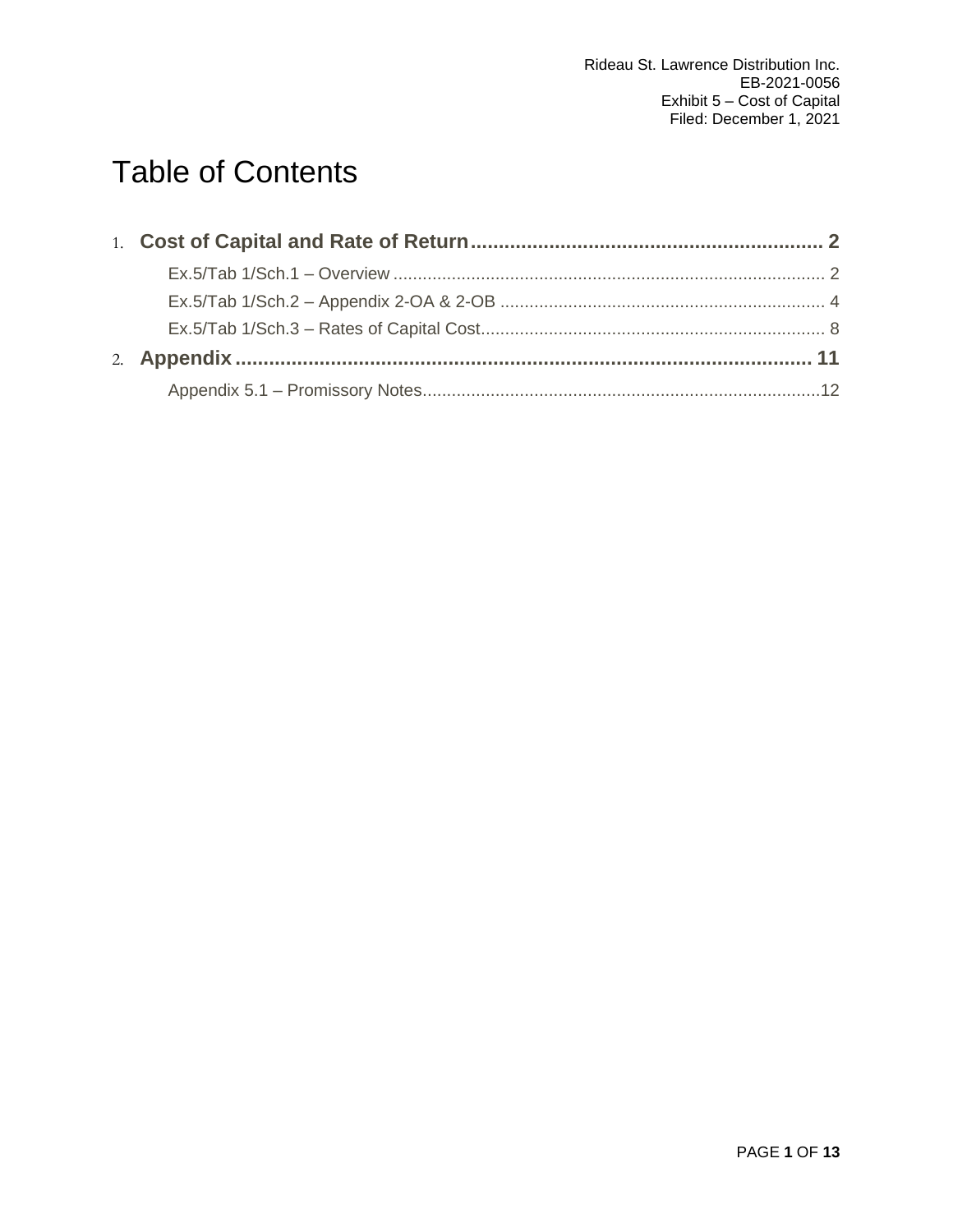# <span id="page-1-0"></span>Cost of Capital and Rate of Return

# <span id="page-1-1"></span>**Ex.5/Tab 1/Sch.1 – Overview**

Rideau St. Lawrence Distribution Inc. ("RSL") seeks to recover a weighted average cost of capital of 5.57% through rates in the 2022 Test Year. RSL has followed the Report of the Board on Cost of Capital for Ontario's Regulated Utilities, December 11, 2009 in determining the cost of capital.

In calculating the cost of capital, RSL has used the OEB's deemed capital structure of 56% for long-term debt, 4% for short-term debt, and 40% for equity, and the Cost of Capital parameters in the OEB's letter of October 28, 2021, for the allowed return on equity ("ROE"). RSL recognizes that the Cost of Capital parameters will be updated in accordance with Board guidelines and as such commits to updating the cost capital parameters as new information is made available.

RSL's Cost of Capital for 2022 has been calculated as 5.57%, as shown in the table below:

| <b>Particulars</b>      | <b>Cost Rate</b> |
|-------------------------|------------------|
|                         | $(\% )$          |
| <b>Debt</b>             |                  |
| Long-term Debt          | 3.69%            |
| <b>Short-term Debt</b>  | 1.17%            |
| <b>Total Debt</b>       | 3.52%            |
|                         |                  |
| <b>Equity</b>           |                  |
| <b>Common Equity</b>    | 8.66%            |
| <b>Preferred Shares</b> | $0.00\%$         |
| <b>Total Equity</b>     | 8.66%            |
|                         |                  |
| Total                   | 5.57%            |

**Table 5.1: Cost of Capital** 

The Cost of Capital parameters are consistent with the letter issued by the OEB on October 28, 2021, which sets the values as indicated below: For rate-making purposes, the Utility used a weighted debt rate of 3.69% as the long-term debt rate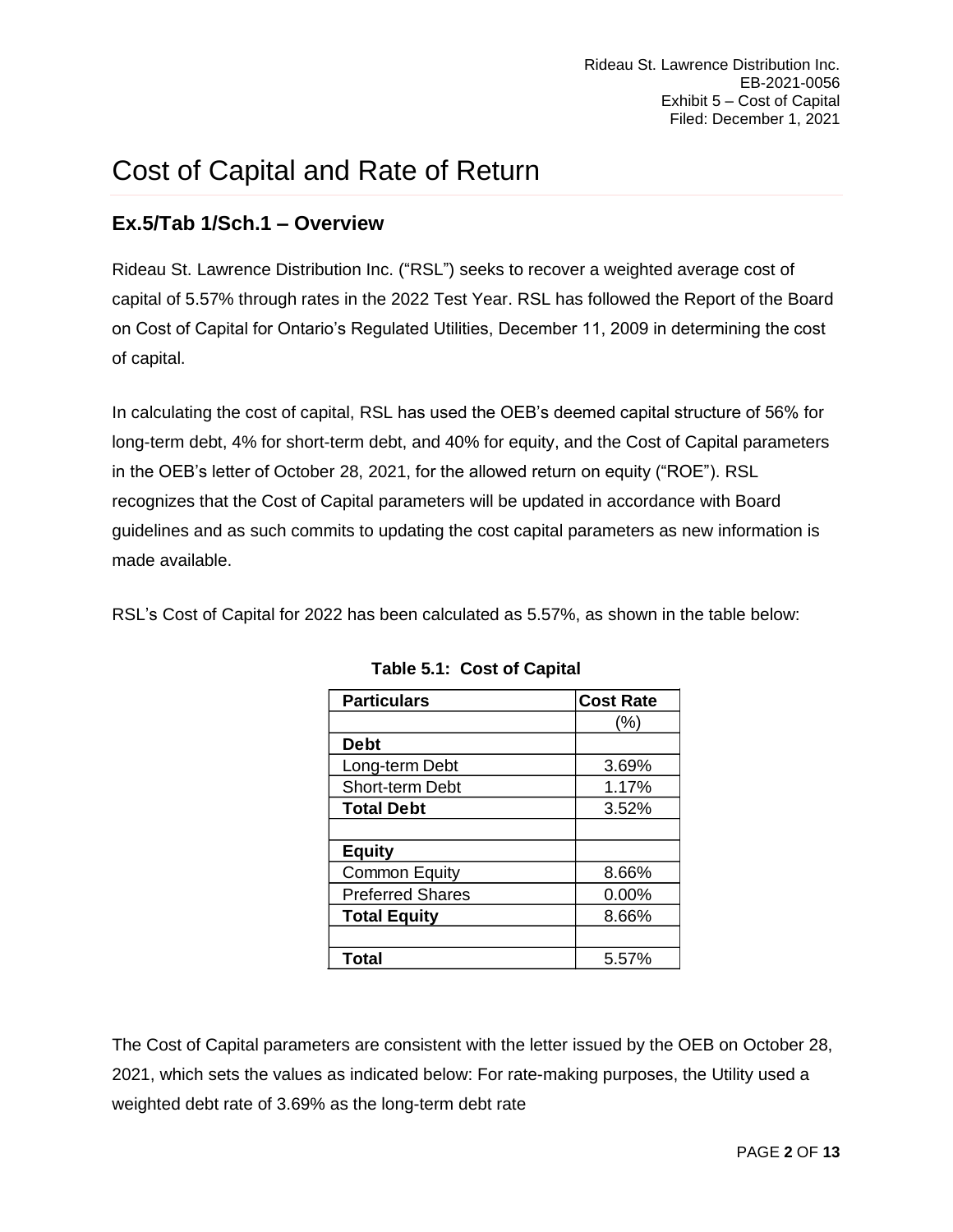# **Table 5.2: 2022 Rate Applications – Capital Parameters**

| <b>Cost Capital Parameter</b> | Value for 2022 Application for rate changes in 2022 |  |          |  |  |  |  |  |
|-------------------------------|-----------------------------------------------------|--|----------|--|--|--|--|--|
| Return on Equity (ROE)        |                                                     |  | $8.66\%$ |  |  |  |  |  |
| Deemed Long Term Debt rate    |                                                     |  | $3.49\%$ |  |  |  |  |  |
| Deemed Short Term Debt rate   |                                                     |  | 1 17%    |  |  |  |  |  |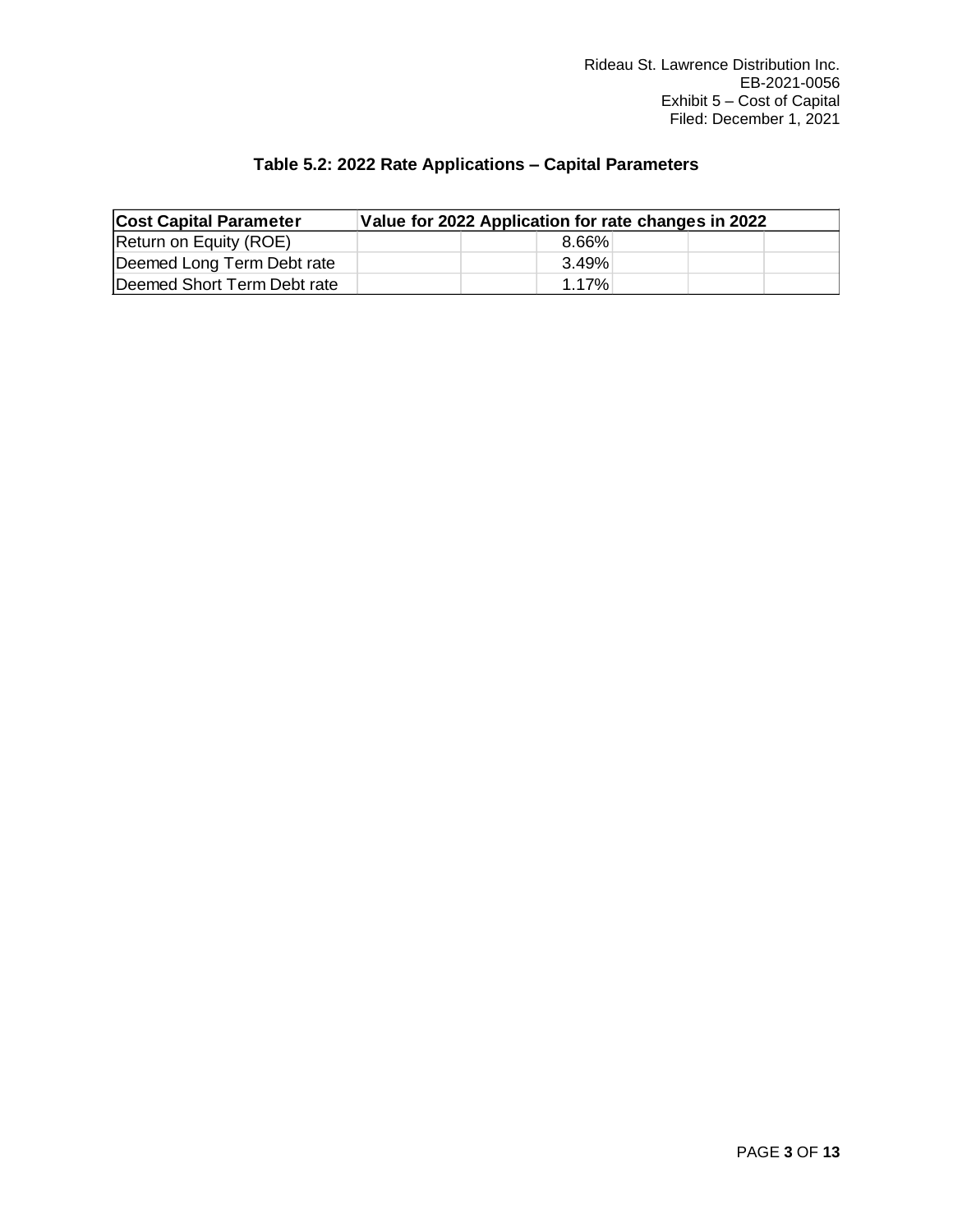# <span id="page-3-0"></span>**Ex.5/Tab 1/Sch.2 – Appendix 2-OA & 2-OB**

Appendix 2-OA below presents the capital structure for the Test Year and the last Board Approved.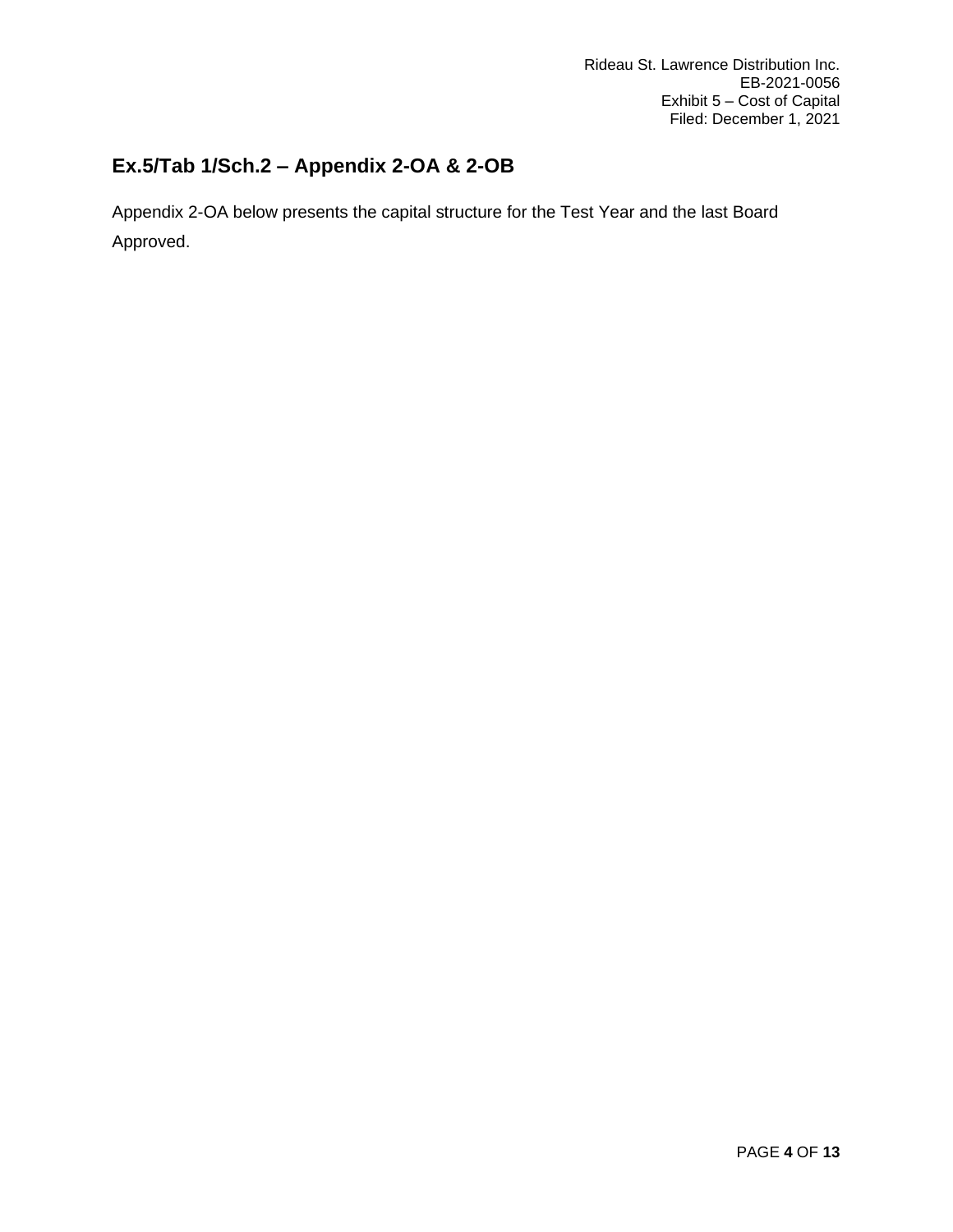# **Table 5.3: Appendix 2-OA – Cost of Capital & Debt Structure**

# **Appendix 2-OA Capital Structure and Cost of Capital**

**This table must be completed for the last OEB-approved year and the test year.**

|              |                         | Test Year:                  | 2022        |                  |           |
|--------------|-------------------------|-----------------------------|-------------|------------------|-----------|
| Line<br>No.  | <b>Particulars</b>      | <b>Capitalization Ratio</b> |             | <b>Cost Rate</b> | Return    |
|              |                         | (% )                        | (3)         | (%)              | (3)       |
|              | <b>Debt</b>             |                             |             |                  |           |
| 1            | Long-term Debt          | 56.00%                      | \$4,411,250 | 3.69%            | \$162,572 |
| $\mathbf{2}$ | Short-term Debt         | 4.00%<br>(1)                | \$315,089   | 1.17%            | \$3,687   |
| 3            | <b>Total Debt</b>       | 60.0%                       | \$4,726,339 | 3.52%            | \$166,258 |
|              | <b>Equity</b>           |                             |             |                  |           |
| 4            | Common Equity           | 40.00%                      | \$3,150,893 | 8.66%            | \$272,867 |
| 5            | <b>Preferred Shares</b> |                             | Տ.-         |                  | Տ.-       |
| 6            | <b>Total Equity</b>     | 40.0%                       | \$3,150,893 | 8.66%            | \$272,867 |
| 7            | Total                   | 100.0%                      | \$7,877,232 | 5.57%            | \$439,125 |

**Notes**

**(1)**

4.0% unless an applicant has proposed or been approved for a different amount.

### **Last OEB-approved year:** 2016 Board Approved

| Line<br>No.  | <b>Particulars</b>      |              | <b>Capitalization Ratio</b> | <b>Cost Rate</b> | Return         |  |  |
|--------------|-------------------------|--------------|-----------------------------|------------------|----------------|--|--|
|              | <b>Debt</b>             | $(\% )$      | (3)                         | $(\%)$           | (3)            |  |  |
| 1            | Long-term Debt          | 56.00%       | \$3,858,975                 | 3.00%            | \$115,769      |  |  |
| $\mathbf{2}$ | Short-term Debt         | 4.00%<br>(1` | \$275,641                   | 1.76%            | \$4,851        |  |  |
| 3            | <b>Total Debt</b>       | 60.0%        | \$4,134,616                 | 2.92%            | \$120,621      |  |  |
| 4            | Equity<br>Common Equity | 40.00%       | \$2,756,411<br>Р            | 8.78%            | \$242.013<br>P |  |  |
| 5            | <b>Preferred Shares</b> |              | Տ.-                         |                  | Տ.-            |  |  |
| 6            | <b>Total Equity</b>     | 40.0%        | \$2,756,411                 | 8.78%            | \$242,013      |  |  |
| 7            | Total                   | 100.0%       | \$6,891,027                 | Г<br>5.26%       | Ζ<br>\$362,633 |  |  |

**(1) Notes**

4.0% unless an applicant has proposed or been approved for a different amount.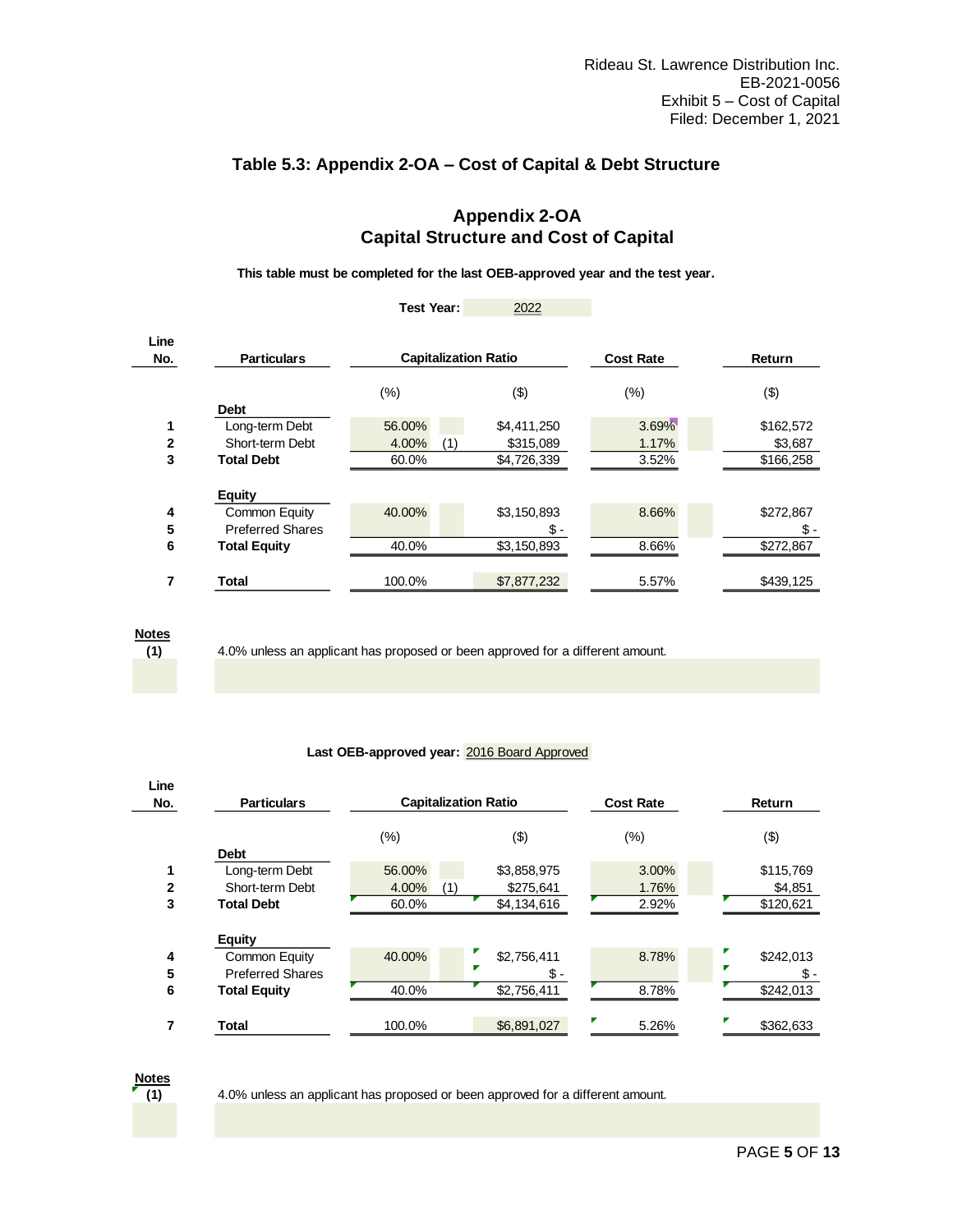Appendix 2-OB below presents debt instruments for the Test Year and required historical years.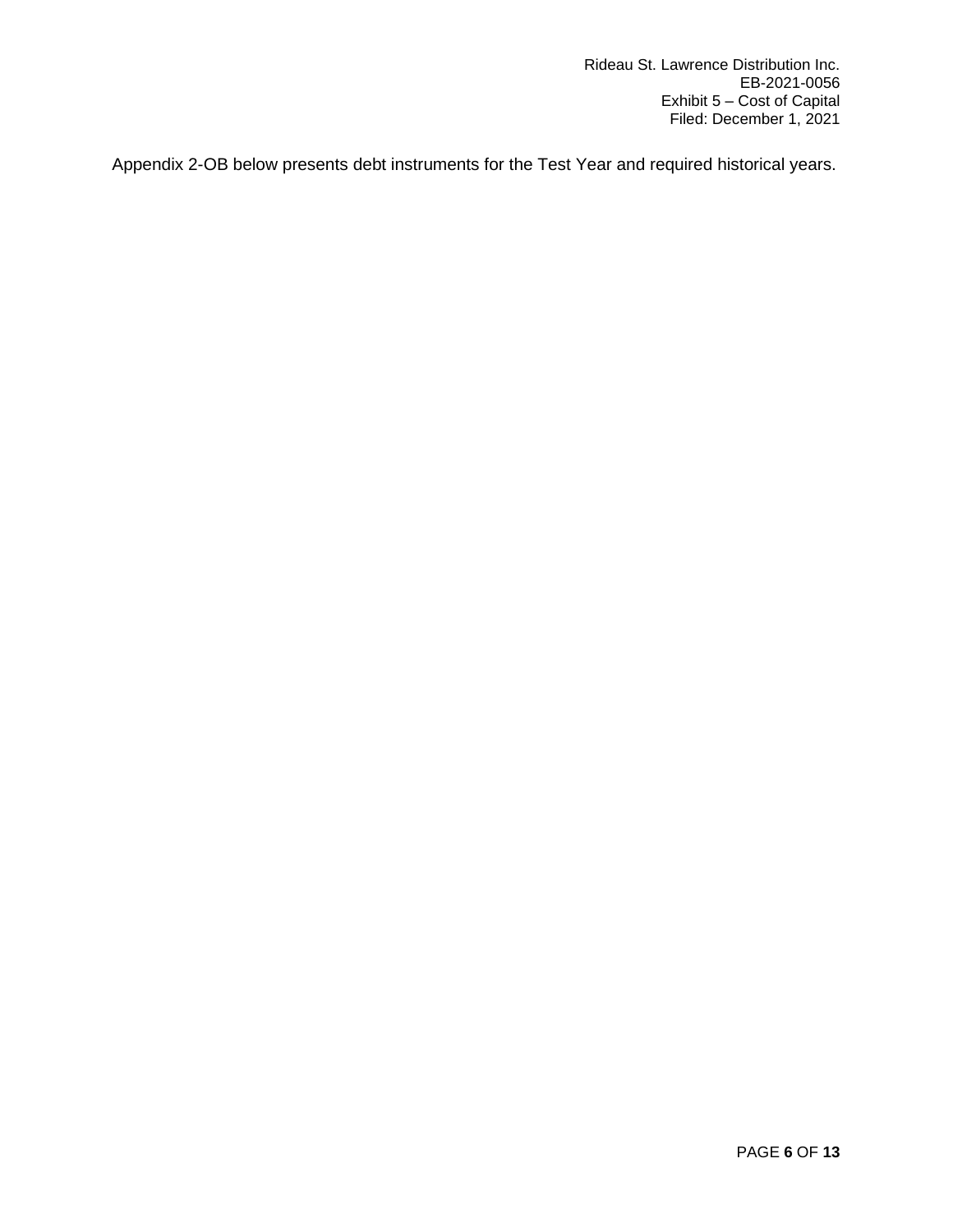# **Table 5.4: Appendix 2-OB – Debt Instruments**

**Appendix 2-OB Debt Instruments**

### **This table must be completed for all required historical years, the bridge year and the test year.**<br>Year 7022

| Row   | Description         | Lender                                       | Affiliated or Third- | Fixed or          | Start Date | Term               | Principal | Rate (%) | Interest (\$) | Additional Comments. |
|-------|---------------------|----------------------------------------------|----------------------|-------------------|------------|--------------------|-----------|----------|---------------|----------------------|
|       |                     |                                              | Party Debt?          | Variable-Rate?    |            | (years)            | 'S)       |          |               | if any               |
|       | Promissory Note     | Township of Edwardsburgh/Cardinal Affiliated |                      | <b>Fixed Rate</b> |            | 1-Aug-01 Demand \$ | 225,000   | 3.72%    | 8.370.00      |                      |
|       | 2 Promissory Note   | Township of South Dundas                     | Affiliated           | <b>Fixed Rate</b> |            | 1-Aug-01 Demand    | 938.352   | 3.72%    | 34,906.69     |                      |
|       | 3 Posi Digger Truck | Bank of Montreal                             | Third-Party          | Variable Rate     | 15-Jun-17  | 10 <sup>1</sup>    | 203.631   | 3.95%    | 8.043.42      |                      |
|       | 4 Line of Credit    | <b>Bank of Montreal</b>                      | Third-Party          | Variable Rate     |            | 1-Jan-22 Demand \$ | 400.000   | 3.45%    | 13,800.00     |                      |
|       |                     |                                              |                      |                   |            |                    |           |          |               |                      |
|       |                     |                                              |                      |                   |            |                    |           |          |               |                      |
| Total |                     |                                              |                      |                   |            |                    | .766.983  | 3.69%    | 65.120.12     |                      |

**Notes**

 $\frac{1}{2}$ 2 lf financing is in place only part of the year separately calculate the pro-rated interest in the year and input in the cell.<br>Input actual or deemed tong-term debt rate in accordance with the guidelines in The Report of or

3 Add more lines above row 12 if necessary. subsequent update issued by the OEB.

**Appendix 2-OB Debt Instruments**

## **This table must be completed for all required historical years, the bridge year and the test year.**<br>Year 2021

|       |                     |                                              | -----                               | ---                        |                 |                 |                  |          |               |                                |
|-------|---------------------|----------------------------------------------|-------------------------------------|----------------------------|-----------------|-----------------|------------------|----------|---------------|--------------------------------|
|       |                     |                                              |                                     |                            |                 |                 |                  |          |               |                                |
| Row   | Description         | Lender                                       | Affiliated or Third-<br>Party Debt? | Fixed or<br>Variable-Rate? | Start Date      | Term<br>(vears) | Principal<br>(S) | Rate (%) | Interest (\$) | Additional Comments.<br>if any |
|       | Smart Meters        | Bank of Montreal                             | Third-Party                         | Variable Rate              | $1 -$ Jul-10    | $10$ $\bar{s}$  | 6,666            | 2.78%    | 15.21         |                                |
|       | 2 Promissory Note   | Township of Edwardsburgh/Cardinal Affiliated |                                     | <b>Fixed Rate</b>          |                 | 1-Aug-01 Demand | 225,000          | 3.72%    | 8.370.00      |                                |
|       | 3 Promissory Note   | Township of South Dundas                     | Affiliated                          | <b>Fixed Rate</b>          | 1-Aug-01 Demand |                 | 938.352          | 3.72%    | 34.906.69     |                                |
|       | 4 Posi Digger Truck | Bank of Montreal                             | Third-Party                         | Variable Rate              | 15-Jun-17       | 10 <sub>1</sub> | 241.225          | 3.95%    | 5.539.05      |                                |
|       | 5 Line of Credit    | Bank of Montreal                             | Third-Party                         | Variable Rate              |                 | 1-Jan-21 Demand | 353.692          | 3.45%    | 12.202.37     |                                |
|       |                     |                                              |                                     |                            |                 |                 |                  |          |               |                                |
|       |                     |                                              |                                     |                            |                 |                 |                  |          |               |                                |
| Total |                     |                                              |                                     |                            |                 |                 | 1.764.935        | 3.46% S  | 61.033.33     |                                |

**Debt Instruments Appendix 2-OB**

#### **This table must be completed for all required historical years, the bridge year and the test year.**

| Row   | <b>Description</b>  | Lender                                       | Affiliated or Third- | Fixed or       | Start Date   | Term                 | Principal |            |               | Additional Comments.        |
|-------|---------------------|----------------------------------------------|----------------------|----------------|--------------|----------------------|-----------|------------|---------------|-----------------------------|
|       |                     |                                              | Party Debt?          | Variable-Rate? |              | (years)              | (S)       | Rate (%)   | Interest (\$) | if any                      |
|       | Smart Meters        | Bank of Montreal                             | Third-Party          | Variable Rate  | $1 -$ Jul-10 | 10 <sup>15</sup>     | 68,893    | 2.78% S    | 855.16        |                             |
|       | 2 Promissory Note   | Township of Edwardsburgh/Cardinal Affiliated |                      | Fixed Rate     |              | 1-Aug-01 Demand S    | 225,000   | 3.72% S    | 8.370.00      |                             |
|       | 3 Promissory Note   | Township of South Dundas                     | Affiliated           | Fixed Rate     |              | 1-Aug-01 Demand      | 938.352   | 3.72%      | 34,906.69     |                             |
|       | 4 Posi Digger Truck | Bank of Montreal                             | Third-Party          | Variable Rate  | 15-Jun-17    | $10$ s               | 316.412   | 3.95% S    | 7.270.74      |                             |
|       | 5 Line of Credit    | Bank of Montreal                             | Third-Party          | Variable Rate  |              | 1-Jan-20 Demand S    | 28.268    | 4.23% S    |               | 498.56 average borrowing    |
|       | 6 Line of Credit    | Bank of Montreal                             | Third-Party          | Variable Rate  |              | 1-Jun-20 Demand   \$ | 470.128   | $3.45%$ \$ |               | 16.219.42 average borrowing |
|       |                     |                                              |                      |                |              |                      |           |            |               |                             |
|       |                     |                                              |                      |                |              |                      |           |            |               |                             |
| Total |                     |                                              |                      |                |              |                      | 2.047.053 | 3.33% S    | 68.120.57     |                             |

#### **Appendix 2-OB Debt Instruments**

**This table must be completed for all required historical years, the bridge year and the test year.**<br>Year 2019

| Row   | Description         | Lender                                       | Affiliated or Third-<br>Party Debt? | Fixed or<br>Variable-Rate? | Start Date      | Term<br>(years) | Principal<br>(S) | Rate (%)  | Interest (\$)            | Additional Comments.<br>if any |
|-------|---------------------|----------------------------------------------|-------------------------------------|----------------------------|-----------------|-----------------|------------------|-----------|--------------------------|--------------------------------|
|       | Posi Plus           | <b>Bank of Montreal</b>                      | Third-Party                         | <b>Fixed Rate</b>          | $1-Sep-11$      |                 | 26,490           | 3.80% S   | 434.44                   |                                |
|       | 2 Smart Meters      | Bank of Montreal                             | Third-Party                         | Variable Rate              | $1 -$ Jul-10    | 10              | 175,567          | 3.95% S   | 4.977.22                 |                                |
|       | 3 Promissory Note   | Township of Edwardsburgh/Cardinal Affiliated |                                     | <b>Fixed Rate</b>          | 1-Aug-01 Demand |                 | 225,000          | 3.72% S   | 8.370.00                 |                                |
|       | 4 Promissory Note   | Township of South Dundas                     | Affiliated                          | <b>Fixed Rate</b>          |                 | 1-Aug-01 Demand | 938.352          | $3.72%$ S | 34,906.69                |                                |
|       | 5 Posi Digger Truck | <b>Bank of Montreal</b>                      | Third-Party                         | Variable Rate              | 15-Jun-17       | 10 <sup>1</sup> | 316.412          | 3.95% \$  | 11.791.10                |                                |
|       |                     |                                              |                                     |                            |                 |                 |                  |           | $\overline{\phantom{a}}$ |                                |
|       |                     |                                              |                                     |                            |                 |                 |                  |           |                          |                                |
| Total |                     |                                              |                                     |                            |                 |                 | .681.821         | 3.60% S   | 60.479.45                |                                |

#### **Appendix 2-OB Debt Instruments**

**This table must be completed for all required historical years, the bridge year and the test year.**<br>Year 7018

| Row   | Description         | Lender                                       | Affiliated or Third- | Fixed or          | Start Date   | Term              | Principal | Rate (%) <sup>2</sup> | Interest (\$) | Additional Comments. |
|-------|---------------------|----------------------------------------------|----------------------|-------------------|--------------|-------------------|-----------|-----------------------|---------------|----------------------|
|       |                     |                                              | Party Debt?          | Variable-Rate?    |              | (years)           | (S)       |                       |               | if any               |
|       | Posi Plus           | Bank of Montreal                             | Third-Party          | Fixed Rate        | $1-Sep-11$   |                   | 61,809    | 3.80% S               | 1.725.48      |                      |
|       | 2 Smart Meters      | <b>Bank of Montreal</b>                      | Third-Party          | Variable Rate     | $1 -$ Jul-10 | 10 <sup>15</sup>  | 282.242   | 3.60% \$              | 8.326.64      |                      |
|       | 3 Promissory Note   | Township of Edwardsburgh/Cardinal Affiliated |                      | <b>Fixed Rate</b> |              | 1-Aug-01 Demand 3 | 225,000   | $3.72%$ S             | 8.370.00      |                      |
|       | 4 Promissory Note   | Township of South Dundas                     | Affiliated           | <b>Fixed Rate</b> |              | 1-Aug-01 Demand   | 938.352   | 3.72%                 | 34,906.69     |                      |
|       | 5 Posi Digger Truck | Bank of Montreal                             | Third-Party          | Variable Rate     | 15-Jun-17    | 101               | 354,005   | 3.60% S               | 12.110.17     |                      |
|       |                     |                                              |                      |                   |              |                   |           |                       |               |                      |
|       |                     |                                              |                      |                   |              |                   |           |                       |               |                      |
| Total |                     |                                              |                      |                   |              |                   | 1.861.408 | 3.52%                 | 65,438.98     |                      |

#### **Appendix 2-OB Debt Instruments**

**This table must be completed for all required historical years, the bridge year and the test year.**

#### **Year** 2017

| Row   | Description         | Lender                                       | Affiliated or Third- | Fixed or       | Start Date     | Term              | Principal |             | Interest (\$) | Additional Comments. |
|-------|---------------------|----------------------------------------------|----------------------|----------------|----------------|-------------------|-----------|-------------|---------------|----------------------|
|       |                     |                                              | Party Debt?          | Variable-Rate? |                | (years)           | (S)       | Rate (%)    |               | if any               |
|       | Altec Line Truck    | Bank of Montreal                             | Third-Party          | Variable Rate  | $1 - Dec - 09$ | 10 <sup>15</sup>  | 30.625    | 2.89% S     | 453.51        |                      |
|       | 2 Posi Plus         | Bank of Montreal                             | Third-Party          | Fixed Rate     | $1-Sep-11$     | 8!3               | 97.129    | 3.80% S     | 3.067.63      |                      |
|       | 3 Smart Meters      | Bank of Montreal                             | Third-Party          | Variable Rate  | $1 -$ Jul-10   | 10 <sup>15</sup>  | 388.916   | 2.89% S     | 9.770.91      |                      |
|       | 4 Promissory Note   | Township of Edwardsburgh/Cardinal Affiliated |                      | Fixed Rate     |                | 1-Aug-01 Demand S | 225,000   | $3.72%$ S   | 8.370.01      |                      |
|       | 5 Promissory Note   | Township of South Dundas                     | Affiliated           | Fixed Rate     |                | 1-Aug-01 Demand S | 938.352   | $3.72%$ S   | 34,906.69     |                      |
|       | 6 Posi Digger Truck | Bank of Montreal                             | Third-Party          | Variable Rate  | 6-May-16       | 10S               | 114,000   | 2.89% S     | 3.255.60      |                      |
|       | 7 Posi Digger Truck | Bank of Montreal                             | Third-Party          | Variable Rate  | 15-Jun-17      | 10 <sup>15</sup>  | 261.935   | $0.0305$ \$ | 4.244.82      |                      |
|       |                     |                                              |                      |                |                |                   |           |             |               |                      |
|       |                     |                                              |                      |                |                |                   |           |             |               |                      |
| Total |                     |                                              |                      |                |                |                   | 2.055.957 | $3.12%$ S   | 64.069.17     |                      |

#### **Debt Instruments Appendix 2-OB**

## **This table must be completed for all required historical years, the bridge year and the test year.**<br>Year 2016

| Row   | Description         | Lender                                       | Affiliated or Third-<br>Party Debt? | Fixed or<br>Variable-Rate? | Start Date      | Term<br>(years) | Principal<br>(S) | Rate (%) | Interest (\$) | Additional Comments.<br>if any |
|-------|---------------------|----------------------------------------------|-------------------------------------|----------------------------|-----------------|-----------------|------------------|----------|---------------|--------------------------------|
|       | Altec Line Truck    | Bank of Montreal                             | Third-Party                         | Variable Rate              | $1 - Dec - 09$  | ו הו            | 61,250           | 2.70%    | .270.46       |                                |
|       | 2 Posi Plus         | <b>Bank of Montreal</b>                      | Third-Party                         | Fixed Rate                 | $1-Sep-11$      |                 | 132.449          | 3.80%    | 4.410.87      |                                |
|       | 3 Smart Meters      | Bank of Montreal                             | Third-Party                         | Variable Rate              | $1 -$ Jul-10    | 101             | 495.591          | 2.70%    | 12.045.77     |                                |
|       | 4 Promissory Note   | Township of Edwardsburgh/Cardinal Affiliated |                                     | Fixed Rate                 | 1-Aug-01 Demand |                 | 225,000          | 4.41%    | 9.922.50      |                                |
|       | 5 Promissory Note   | Township of South Dundas                     | Affiliated                          | Fixed Rate                 |                 | 1-Aug-01 Demand | 938.352          | 4.41%    | 41.381.32     |                                |
|       | 6 Posi Digger Truck | <b>Bank of Montreal</b>                      | Third-Party                         | Variable Rate              | 6-May-16        | ו הו            | 114,000          | 2.70%    | .967.90       |                                |
|       |                     |                                              |                                     |                            |                 |                 |                  |          | ٠.            |                                |
|       |                     |                                              |                                     |                            |                 |                 |                  |          |               |                                |
| Total |                     |                                              |                                     |                            |                 |                 | 1.966.642        | 3.61%    | 70.998.82     |                                |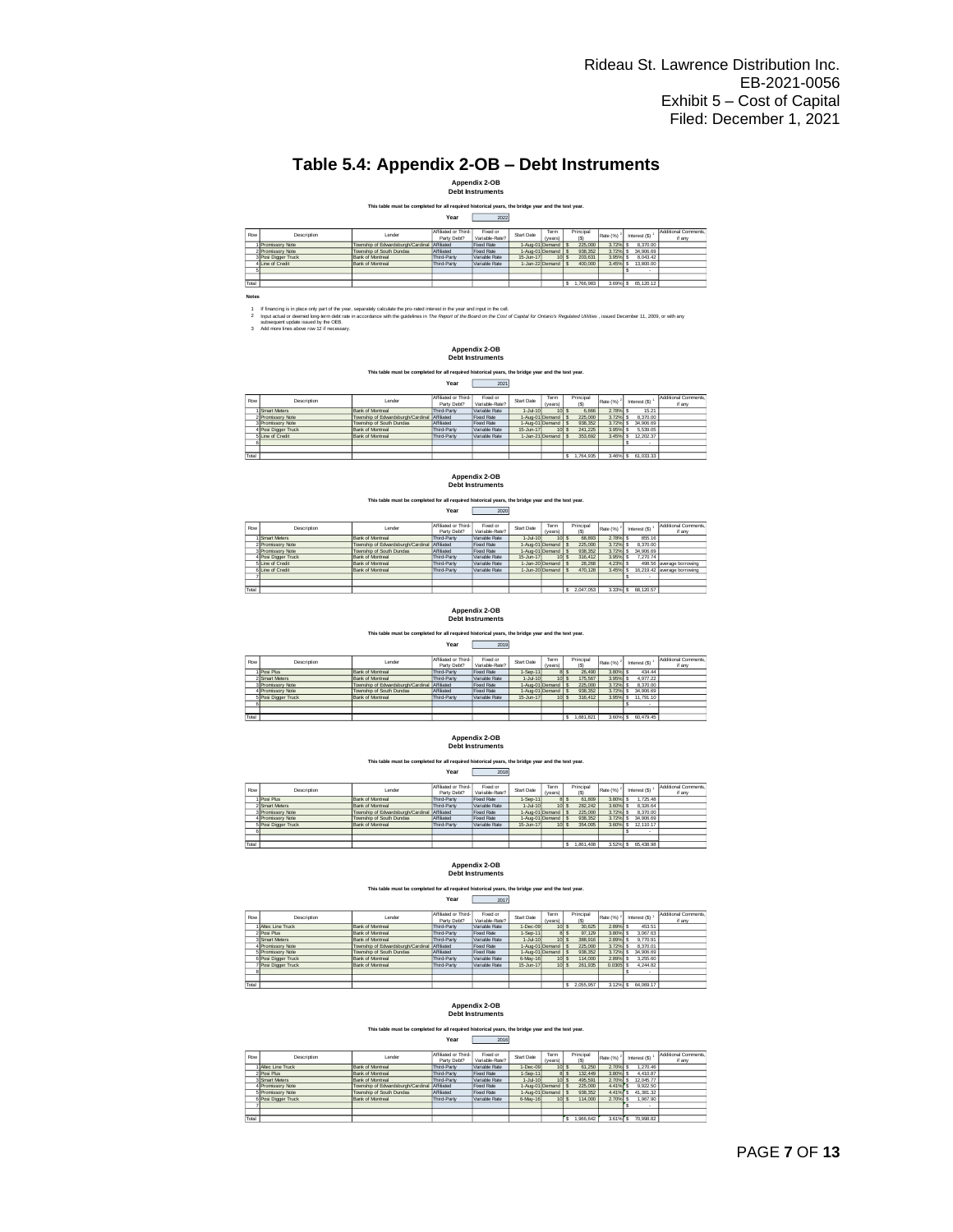# <span id="page-7-0"></span>**Ex.5/Tab 1/Sch.3 – Rates of Capital Cost**

.

The proposed rates for cost of capital in 2022 are presented in Table 5.3 of Ex.5/Tab.1/Sch.2. The rates shown for short-term debt and return on equity are those set out in the Board's letter of October 28, 2021, "2022 Cost of Capital Parameters".

RSL proposes a Long-Term Debt cost rate of 3.69% for 2022 as calculated in Appendix 2-OB as displayed in Table 5.4 above.

RSL's current OEB-approved capital structure for rate-making purposes is 60% debt and 40% equity. RSL intends to maintain the same capital structure in the 2022 Test Year. This capital structure was confirmed by the OEB in the Report of the Board on Cost of Capital for Ontario's Regulated Utilities dated December 11, 2009 (The "Board Report"). The 60% debt component is comprised of 4.0% deemed short-term debt and 56.0% deemed long-term debt.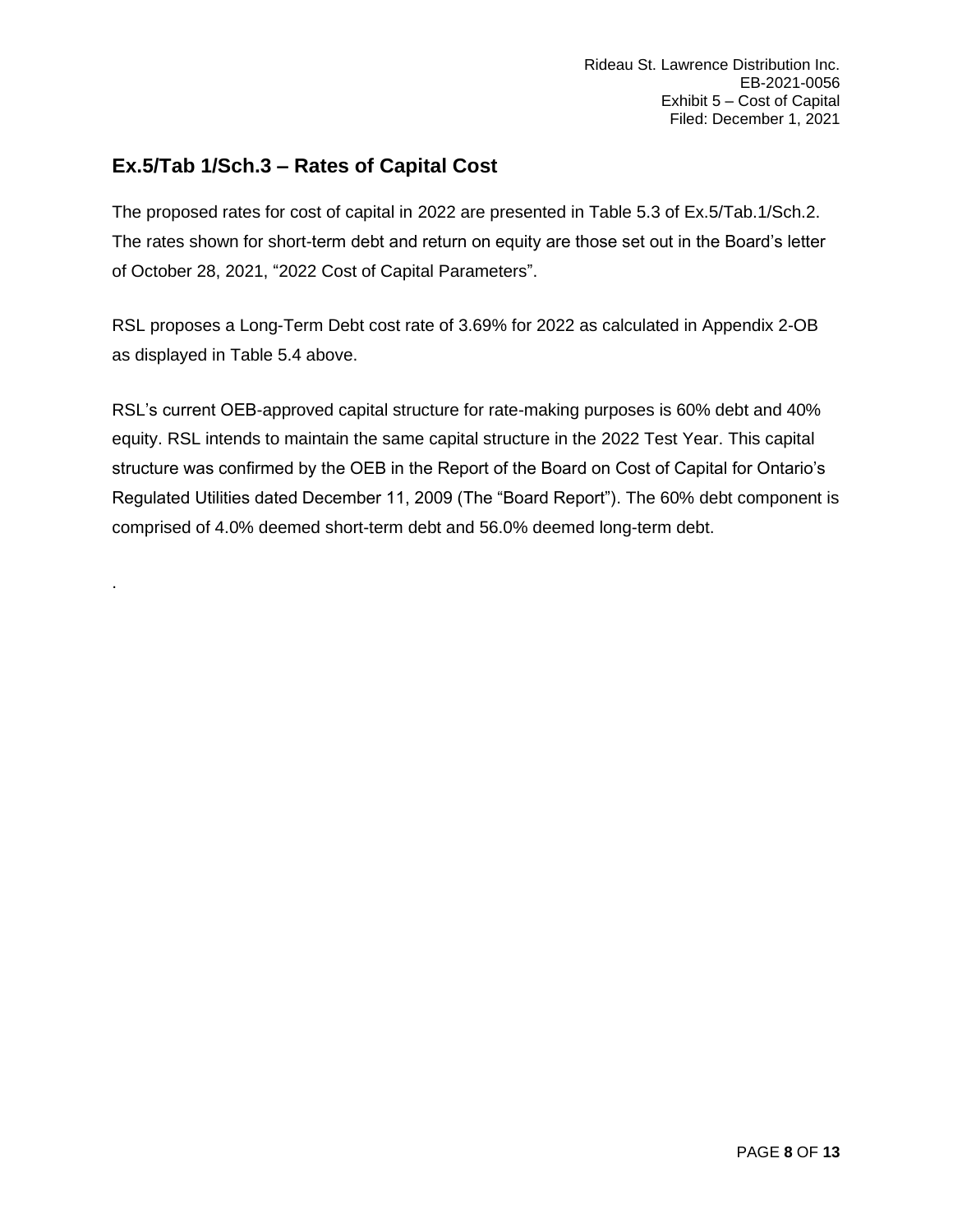# **Return on Equity**

RSL has used a Return on Equity (ROE) of 8.66% in 2022 as established by the Board for cost of service applications with a January 1, 2022 implementation date. RSL recognizes that the ROE may be updated in accordance with Board guidelines and as such commits to updating the cost capital parameters as new information is made available.

# **Long-Term Debt**

RSL proposes a Long Term Debt cost rate of 3.69% for 2022 which is slightly higher than the OEB's Deemed Long-Term Debt rate of 3.49 as prescribed in the Board's letter of October 28, 2021, "2022 Cost of Capital Parameters".

RSL's Long Term Debt instruments are summarized below.

- Promissory Note RSL has two promissory notes with its shareholders, \$225,000 with the Township of Edwardsburgh/Cardinal, \$938,352 with the Township of South Dundas. The note for South Dundas was issued on August 1, 2001 with term on demand. The note for Edwardsburgh/Cardinal was issued on August 1, 2001 with term on demand. The notes have an interest rate that is determined by the Directors of RSL. The current interest rate is set at 3.72%, based on Cost of Capital Parameters as of July 1, 2017.
- Bank debt RSL has secured a loan with the Bank of Montreal since 2017 for the purchase of a Posi Digger Truck. The term is 10 years with an interest rate of 3.95%. The outstanding principal for 2022 is \$203,631.
- Revolving Line of Credit RSL has access to a revolving line of credit facility with average borrowing of \$400,000 that is secured by a general security agreement over the Corporation's assets. The amount used in the line of credit varies throughout each month. The current maximum credit available to RSL is \$1,500,000. RSL carefully watches cash flows to minimize the use of the line of credit. This credit facility is used instead of borrowing for specific assets or projects.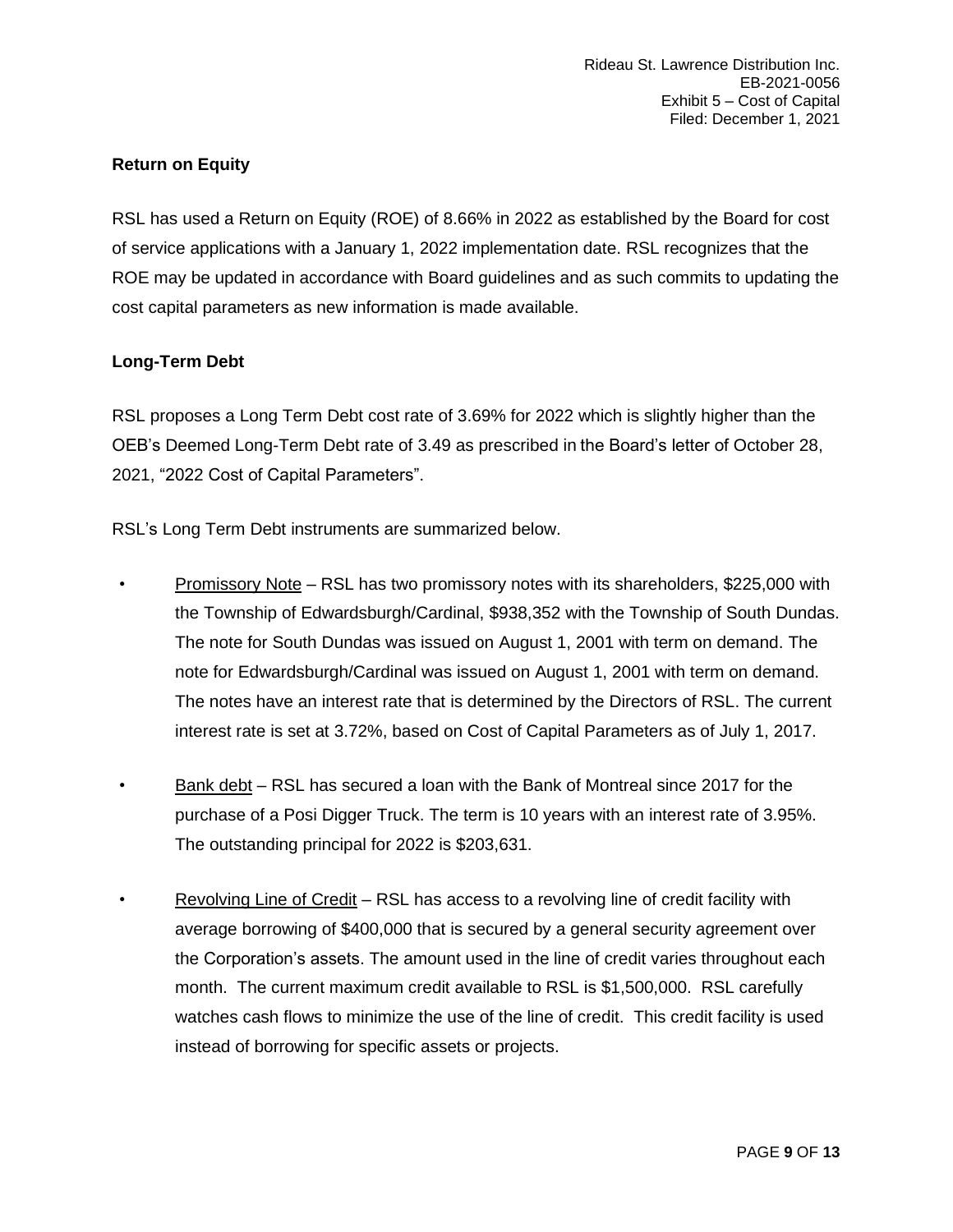# **Short-Term Debt**

RSL has used a short-term debt rate of 1.17% for the 2022 Test Year as established by the Board for cost of service applications with a January 1, 2022 implementation date. RSL recognizes that the short-term debt rate may be updated at a later date consistent with the OEB's guidelines.

RSL's short-term debt instruments are summarized below.

• Letter of Credit: - RSL has obtained a Letter of Credit from the Bank of Montreal in the amount of \$681,809 that has been issued in favour of the IESO. This Letter of Credit financially secures the Corporation's electricity purchases from the IESO, who has not drawn on this credit instrument.

RSL is aware that the IESO is reviewing its prudential requirements and undertakes to update this evidence at a later date for any changes in these requirements authorized by the IESO.

RSL does not forecast that it will redeem any debt and has not issued any preference shares, hence RSL does not record either a profit or a loss on redemption of debt and/or preference shares.

# **Notional Debt**

Notional debt is the portion of deemed debt that results from differences between the RSL's actual long term debt and the deemed debt of 60% of the rate base. With the planned loan in 2022, RSL's actual long-term debt will be within 60% of the deemed debt. Consistent with the Filing Requirement, RSL has applied the actual long term debt rate to the whole portion of deemed long term debt.

# **Not-For-Profit**

Note that RSL is not a non-for-profit cooperation and as such, all requirements related to a notfor-profit organization do not apply.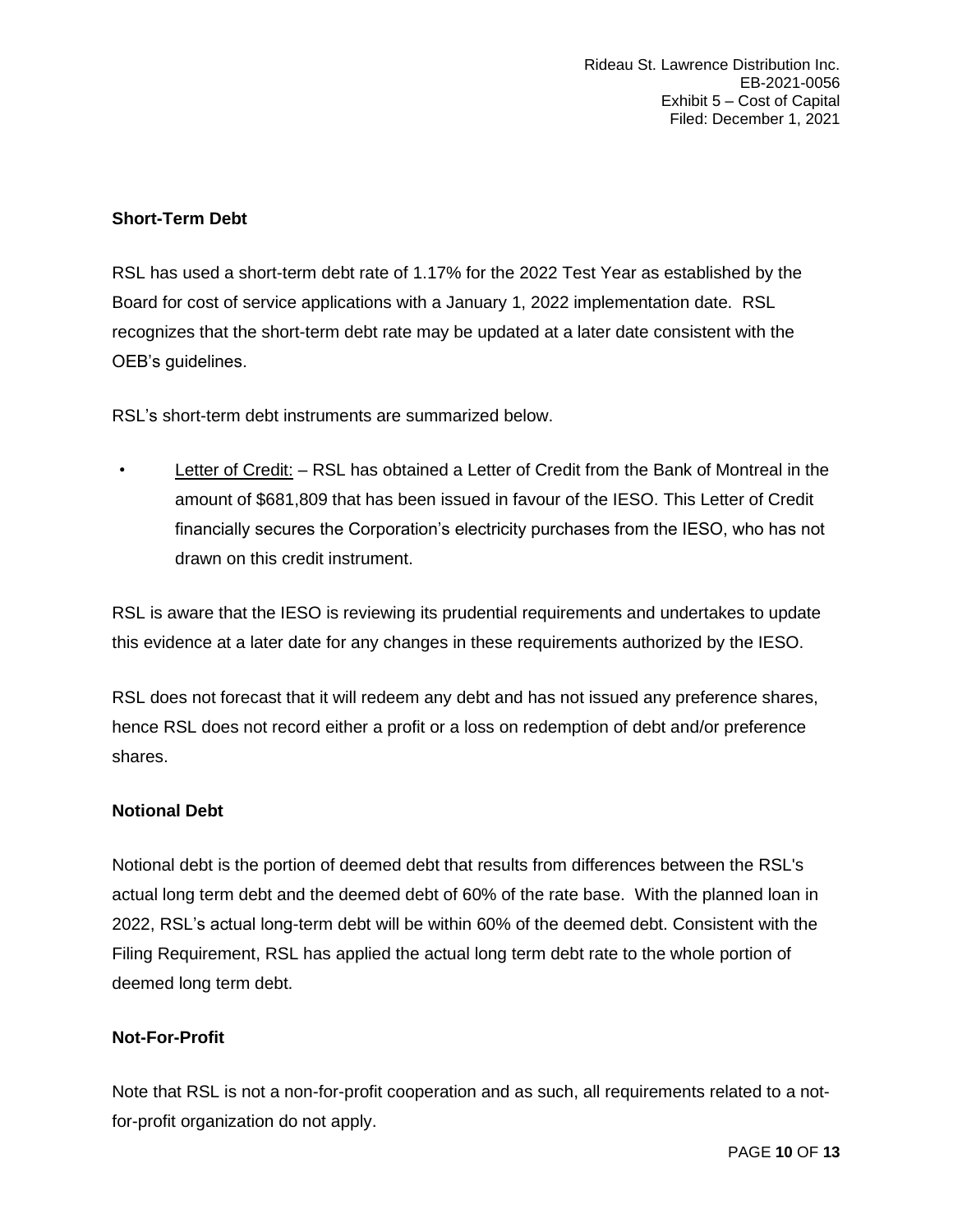# <span id="page-10-0"></span>Appendix

List of Appendices:

Appendix 5.1 - Promissory Notes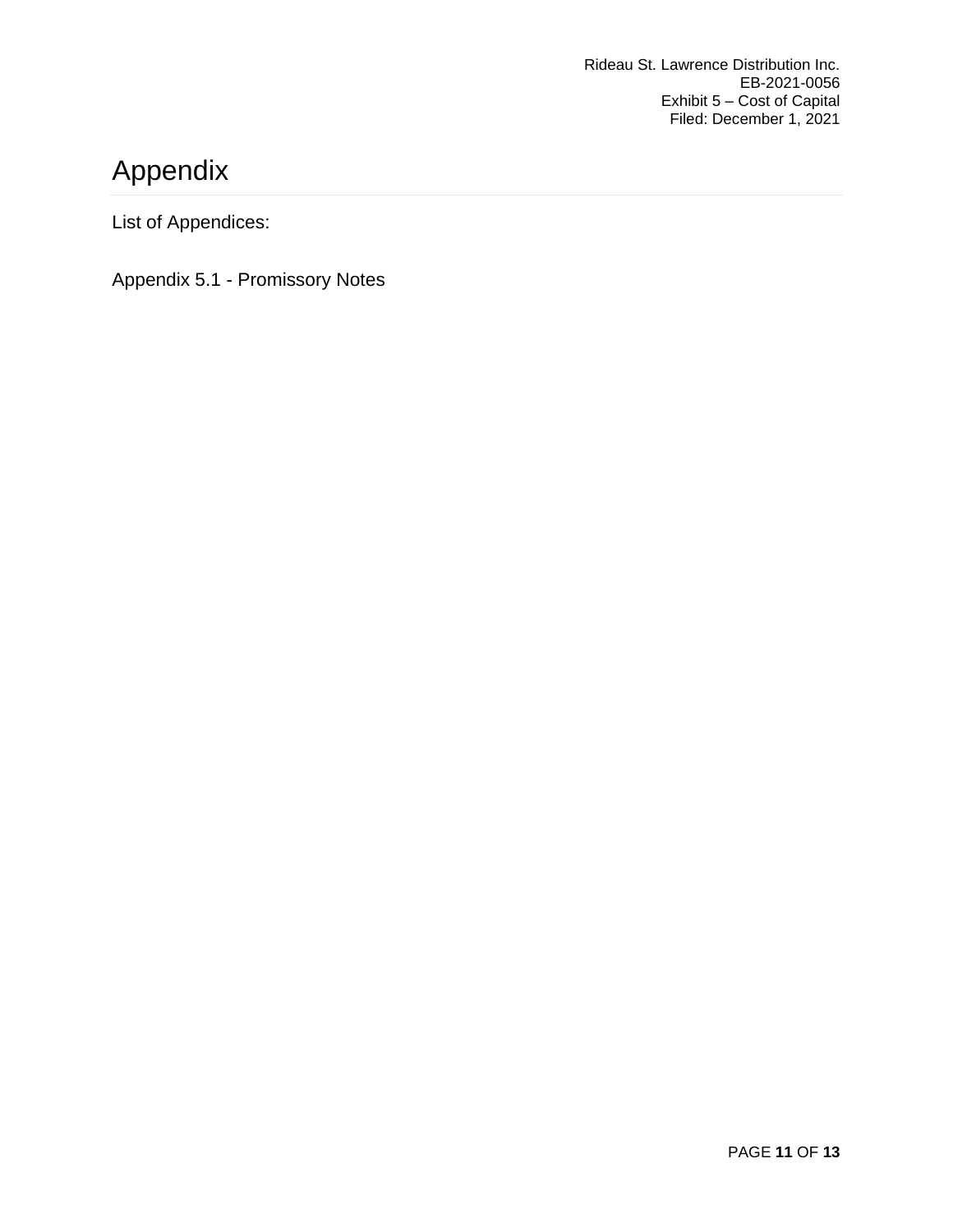# <span id="page-11-0"></span>**Appendix 5.1 – Promissory Notes**

# PROMISSORY NOTE

\$938,352.00

Date: October 31, 2000

For value received, the undersigned promises to pay on demand to the order of The Corporation of the Township of South Dundas, at its head office, the sum of Nine Hundred and Thirty-eight Thousand, Three Hundred and Fifty-two (\$938,352.00) Dollars.

This sum shall not bear interest from the date of the note to the earlier of the date of market opening or such time as the Directors shall decide.

Thereafter, interest is to be calculated with interest at a rate per annum as determined by the Directors from time to time, such amount not to exceed 7.25% per annum, or as negotiated annually. Interest shall be payable in the discretion of the Directors of the undersigned, taking into consideration the ability to pay of the undersigned (determined by the market value based rate of return phase in strategy, level of working capital or other reserves and the tax efficiency to shareholders of interest payments as opposed to dividend payments).

RIDEAU ST. LAWRENCE DISTRIBUTION INC. Per:

I have authority to bind the Corporation.